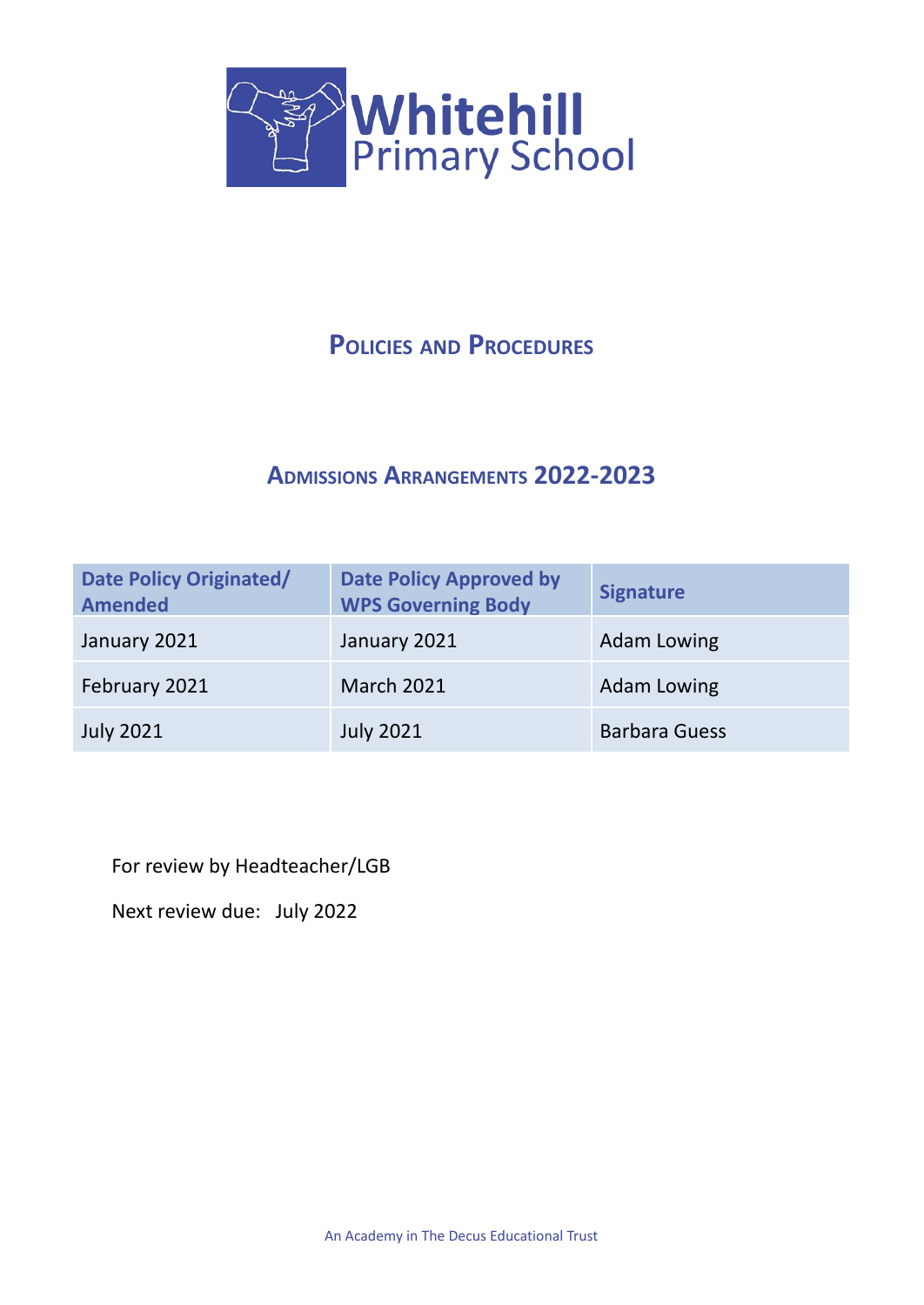## **Admissions Arrangements for Entry to Reception in September 2022**

These are the published admissions arrangements for entry into Whitehill Primary School & Nursery Reception in September 2022. In accordance with mandatory provisions of the School Admissions Code 2021, these arrangements may not be varied except in circumstances identified in paragraph 3.6 of the Code.

### **Admission:**

The Planned Admission Number (PAN) for 2022 is 90.

Before the application of the over-subscription criteria, children with a Statement of Special Educational (SSEN) or a Health and Care Plan (EHCP) that name the school will be admitted. As a result the published admission number will be reduced accordingly.

Where the number of children seeking admission exceeds the number of places available, the following criteria will be applied in the order in which they are set out.

# **Deferred entry for Reception places**

Parents offered a place in Reception for their child have a right to defer the date their child takes up the place, or to take the place up part-time, until the child reaches compulsory school age. Children reach compulsory school age on 31 August, 31 December or 31 March – whichever of those three dates follows (or falls on) the child's 5th birthday. Places cannot be deferred beyond the beginning of the summer term (April) of the school year for which the offer was made.

# **Admission of children outside their normal age group**

Parents may request that their child is admitted outside their normal age group. To do so, they should include a written request with their application, setting out the year group in which they wish their child to be allocated a place and the reasons for their request. When such a request is made, the Head will make a decision on the basis of the circumstances of the case, based on their professional judgement of what is in the best interest of the child, taking account of the evidence and rationale provided by the parents.

### **Over-Subscription:**

# 1. **Looked After Children and previously Looked After Children:**

A looked after child is a child who is (a) in the care of a local authority, or (b) being provided with accommodation by a local authority in the exercise of their social services functions (see the definition in Section 22(1) of the Children Act 1989) at the time of making an application to a school.

A previously looked after child means such children who were adopted (or subject to child arrangements orders or special guardianship orders) immediately following having been looked after and those children who appear to the admission authority to have been in state care outside of England and ceased to be in state care as a result of being adopted.

A child is regarded as having been in state care outside of England if they were in the care of or were accommodated by a public authority, a religious organisation, or any other provider of care whose sole or main purpose is to benefit society.

- 2. Medical health, social and special access reasons will be applied in accordance with the School's legal obligations, in particular those under the Equality Act 2010. Priority will be given to those eligible children whose mental or physical impairment means they have a demonstrable and significant need to attend a particular school. Equally this priority will apply to children whose parents'/guardians' mental or physical health or social needs mean they have a demonstrable and significant need to attend a particular school. Such claims will need to be supported by written evidence from a suitably qualified medical or other practitioner who can demonstrate a special connection between these needs and the particular school.
- 3. Children who have a sibling who will be attending the School when the applicant joins. In this context, sibling refers to children who live as brother or sister in the same house, including natural brothers or sisters, adopted siblings, stepbrothers or sisters and foster brothers and sisters.
- 4. Children who have a parent who is a member of staff provided that they have been employed for a minimum of two years and/or are recruited to fill a vacant post for which there is a demonstrable skills shortage.
- 5. Nearness of children's homes to school we use the distance between the child's permanent home address